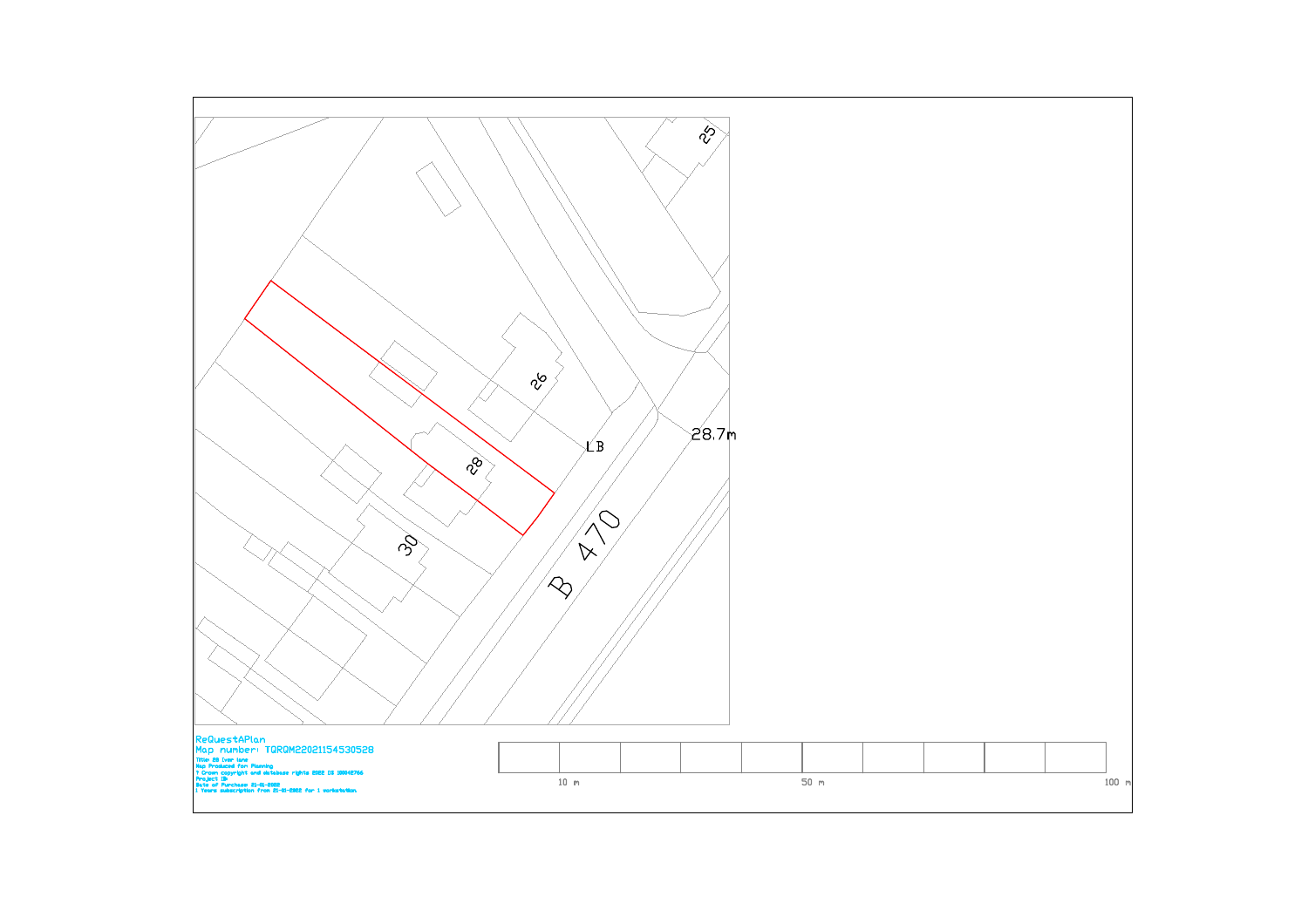

- -

- 
- 

| Notes:                                                                                                                   |  |  |
|--------------------------------------------------------------------------------------------------------------------------|--|--|
| All dimensions are in mm.                                                                                                |  |  |
| All dimenstions shown on<br>drawings are approximate<br>and are subject to site<br>tolerances.                           |  |  |
| All dimensions are to be cross<br>checked on site prior to<br>works commenced.                                           |  |  |
| The whole of the works is to<br>be in full accordance with<br>the Building Regulations and<br>relevant approving bodies. |  |  |
| All external materials are to<br>match with existing materials.                                                          |  |  |
|                                                                                                                          |  |  |
|                                                                                                                          |  |  |
|                                                                                                                          |  |  |
|                                                                                                                          |  |  |
|                                                                                                                          |  |  |
|                                                                                                                          |  |  |
|                                                                                                                          |  |  |
| Prepared by:<br><b>Bhavin Kumar</b>                                                                                      |  |  |
| Address:<br>28,                                                                                                          |  |  |
| lver Lane,<br>Iver                                                                                                       |  |  |
| SLO <sub>9LF</sub>                                                                                                       |  |  |
| Drawig No:<br>BHA-SL0-04                                                                                                 |  |  |
| Scale:                                                                                                                   |  |  |
| 1:100 @ A3                                                                                                               |  |  |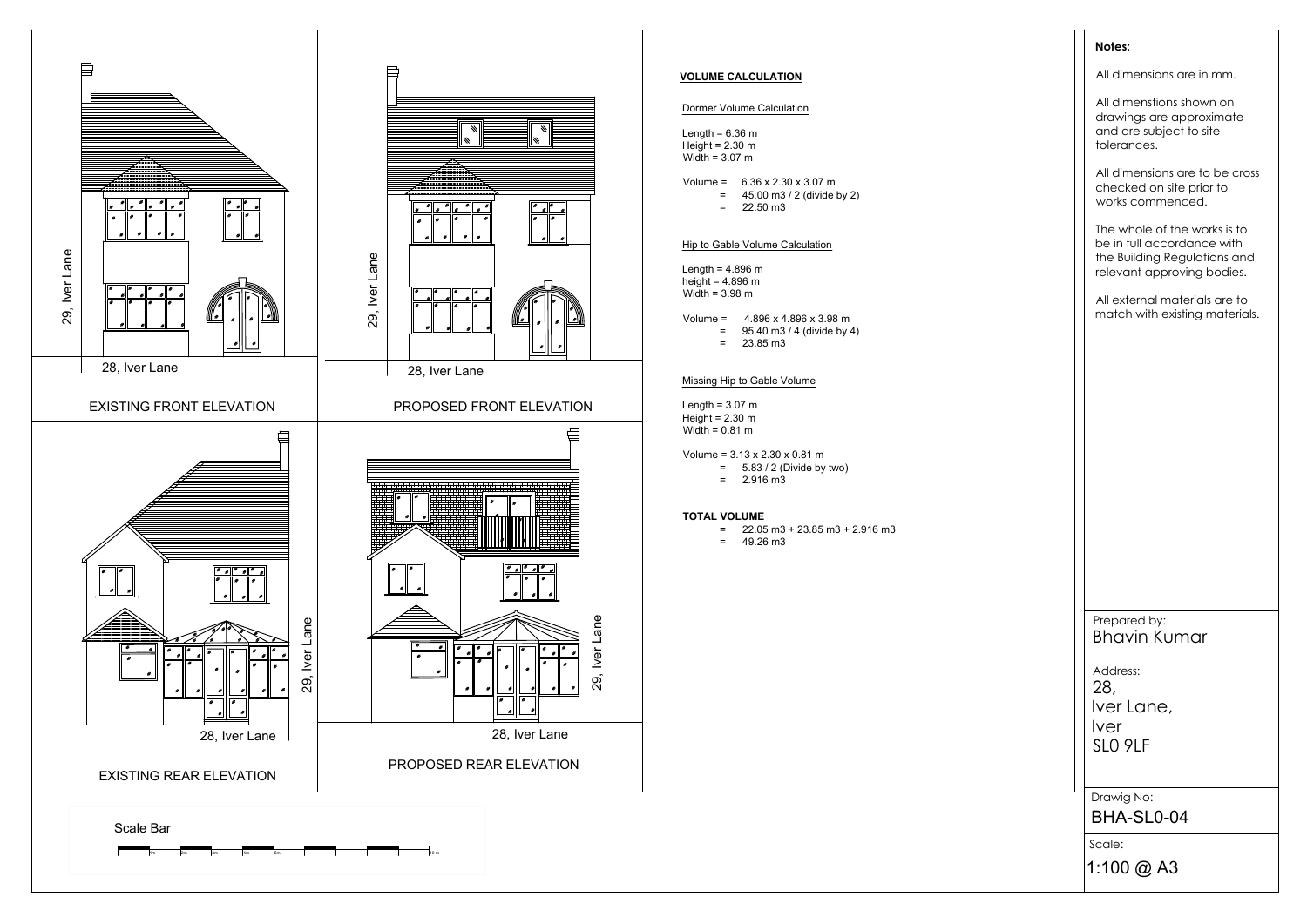|                                                |                               | Notes:<br>All dimensions are in mm.<br>All dimenstions shown on<br>drawings are approximate<br>and are subject to site<br>tolerances.<br>All dimensions are to be cross<br>checked on site prior to<br>works commenced.<br>The whole of the works is to<br>be in full accordance with<br>the Building Regulations and<br>relevant approving bodies.<br>All external materials are to<br>match with existing materials. |
|------------------------------------------------|-------------------------------|------------------------------------------------------------------------------------------------------------------------------------------------------------------------------------------------------------------------------------------------------------------------------------------------------------------------------------------------------------------------------------------------------------------------|
| $\frac{1}{2}$<br>$\bullet$ $\bullet$ $\bullet$ | $\bullet$ $\bullet$ $\bullet$ |                                                                                                                                                                                                                                                                                                                                                                                                                        |
| <b>EXISTING SIDE ELEVATION</b>                 | PROPOSED SIDE ELEVATION       | Prepared by:<br><b>Bhavin Kumar</b><br>Address:<br>28,<br>Iver Lane,<br><b>Iver</b><br>SLO <sub>9LF</sub>                                                                                                                                                                                                                                                                                                              |
| Scale Bar                                      |                               | Drawig No:<br><b>BHA-SL0-05</b><br>Scale:<br>1:100 @ A3                                                                                                                                                                                                                                                                                                                                                                |